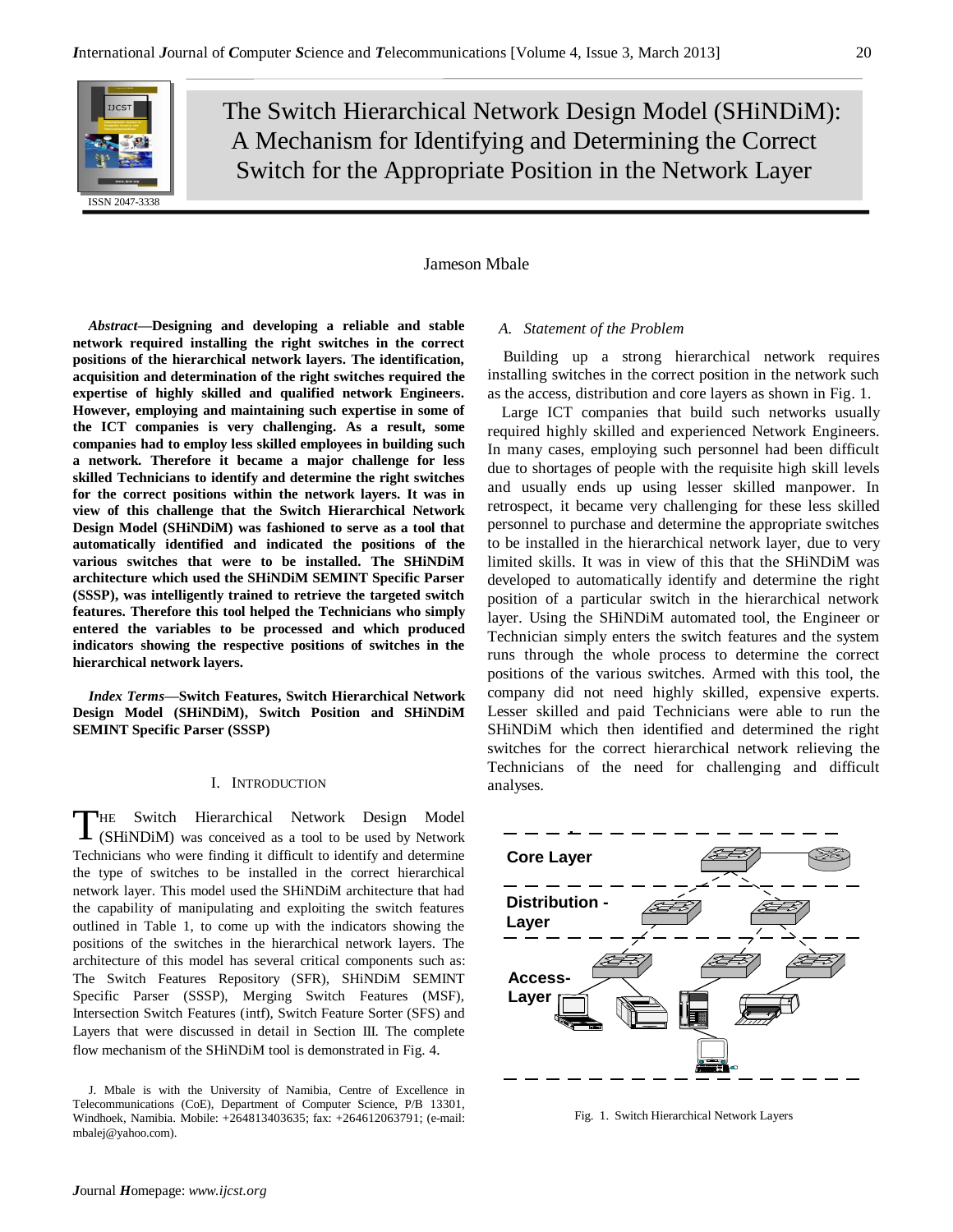## II. RELATED WORK

Determining the type of the switch to be installed in the hierarchical model layer in the network had been discussed by expert Engineers from various vendors. In [1] they emphasized that an Engineer should know which factors to consider when choosing a switch, and to be able to examine the required features at each layer in a hierarchical network. They also stated that an Engineer should be able to match the switch specification with its capability to function as either an access, distribution, or core layer switch. They also pointed out that Engineers should purchase the appropriate Cisco switch hardware to accommodate both current needs as well as future needs. They stated that when selecting a switch for the access, distribution, or core layers, Engineers should consider the capability of the switch to bear the port density, forwarding rates, and bandwidth aggregation requirements of your network. They discussed the function layers switch as: first was the access layer switches they facilitated the connection of end node devices to the network.

Second, was the distribution layer switches needed to support Quality of Service (QoS) to maintain the prioritization of traffic coming from the access layer switches that have implemented QoS. The priority policies ensure that audio and video communications would be guaranteed adequate bandwidth to maintain an acceptable quality of service.

Third, the core layer of a hierarchical topology was the high-speed backbone of the network and requires switches to handle very high forwarding rates. In [1] again they identified the current seven (7) switch products lines as: Express 500, Catalyst 2960, Catalyst 3560, Catalyst 3750, Catalyst 4500, Catalyst 490 and Catalyst 6500 time. In [2] the authors explained the switched layers. Accordingly, the core layer was a high-speed switching backbone which should be designed to switch packets as fast as possible. The distribution layer of the network provided boundary definition and was the place at which packet manipulation could take place. It included the following functions: address or area aggregation, Departmental or workgroup access, broadcast/multicast domain definition, VLAN routing, any media transitions that need to occur as well as required security considerations.

In [3] it was explained in detail the three typical hierarchical topologies: the core layer consisted of high-end routers and switches that are optimized for availability and performance. The core layer formed the high-speed backbone of the internetwork and it was critical for interconnectivity. The authors indicated that it should be designed with redundant components and should be highly reliable and able to adapt to changes quickly. The distribution layer had many roles, among which included controlling access to resources for security reasons, and controlling network traffic that traversed the core both of which enhance network performance and safety. The distribution layer often acted as the layer that delineated broadcast domains, and it

implemented policies. An access layer was defined as that layer which connects users via lower-end switches and wireless access points. It provided users on local segments access to the internetwork. The access layer included routers, switches, bridges, shared-media hubs and wireless access points.

## III. APPROPRIATE LOCATIONS FOR SWITCHES IN THE HIERARCHICAL MODEL LAYERS

For the network to perform efficiently, it has to be properly designed in such away that, the right switches are installed at the correct positions or layers. The Engineer has to determine the position of a switch by using its features. Switches were manufactured according to different features depending on their functions. Thirteen switch features are illustrated in Table 1 as: port security, VLANs, faster Ethernet/gigabit Ethernet, power over Ethernet (PoE), link aggregation, quality of service, layer 3 support, high forwarding rate, gigabit Ethernet/10 gigabit Ethernet, redundant components, security policies/access control list and very high forwarding rate.

These features performed different functions. In [1] they further defined thirteen features as outlined as follows. The first feature, the port security allowed the switch to decide how many or what specific devices were allowed to connect to the switch. It was an important first line of defense for a network. Second, was the VLANs, that allowed a network to be logically divided into groups of network devices that acted as they were own independent network even if they shared a common infrastructure with other VLANs. They were also an important component of a converged network. Third were the fast Ethernet and Gigabit Ethernet. The Fast Ethernet allowed up to 100 Mbps of traffic per switch port. It was adequate for IP telephony and data traffic on most business networks, whereas, the Gigabit Ethernet allowed up to 1000 Mbps of traffic per switch port. Most modern devices, such as workstations, notebooks, and IP phones, supported Gigabit Ethernet. This feature allowed for much more efficient data transfers, enabling users to be more productive. Fourth was power over Ethernet (PoE), which was highly necessary when voice convergence was required or wireless access points were being implemented and power was difficult or expensive to run to the desired location. Fifth was link aggregation allowed the switch to operate multiple links simultaneously as a logically singular high bandwidth link. Sixth was quality of service that maintained the prioritization of traffic in a converged network support voice, video in preference to data network. Seventh was layer 3 support required because of the advanced security policies that could be applied to network traffic. Eighth was high forwarding rate required to handle high-speed backbone of network. Ninth was gigabit Ethernet allowed the corresponding distribution layer switches to deliver traffic as efficiently as possible to the core. Tenth was a redundant component which as the network grows, required the core layer switch that supports additional hardware redundancy features, such as redundant power supplies that can be swapped while the switch continues to operate. Eleventh was access control list that allowed the switch to prevent certain types of traffic and permit others.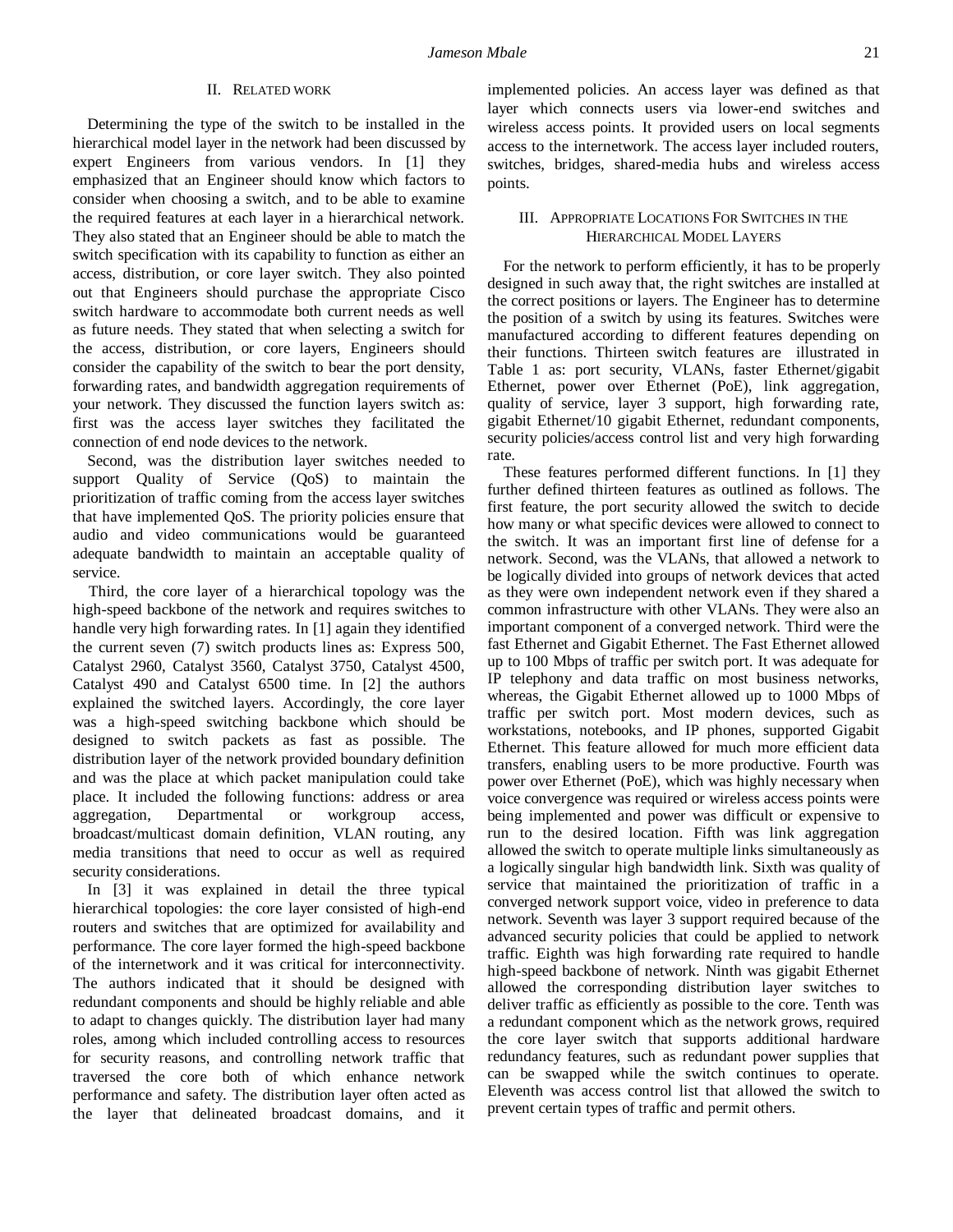| FEATURES<br><b>SWITCH</b> | Security<br>Port | VLANS | Ethernet<br>Ethernet<br>Gigabit<br>Fast | Ethernet<br>over<br>Power<br>(PoE) | ggregation<br>◀<br>Link | Service<br>$\mathfrak{b}$<br>Quality<br>(QoS) | Support<br>$\mathbf{c}$<br>Layer | Rate<br>Forwarding<br>High | <b>Ethernet</b><br><b>Ethernet</b><br>Gigabit<br>Gigabit<br>$\mathbf{a}$ | Components<br>Redundant | List<br>Policies<br>ontrol<br>Security<br>Access | Forwarding<br>High<br>Very<br>Rate |
|---------------------------|------------------|-------|-----------------------------------------|------------------------------------|-------------------------|-----------------------------------------------|----------------------------------|----------------------------|--------------------------------------------------------------------------|-------------------------|--------------------------------------------------|------------------------------------|
| SF_No.                    | 1                | 2     | 3                                       | 4                                  | Intf1                   | Intf <sub>2</sub>                             | 5                                | 6                          | 7                                                                        | 8                       | 9                                                | 10                                 |
| <b>LAYERS</b>             |                  |       |                                         |                                    |                         |                                               |                                  |                            |                                                                          |                         |                                                  |                                    |
| Access                    | √                |       | √                                       | $\checkmark$                       |                         |                                               |                                  |                            |                                                                          |                         |                                                  |                                    |
| Distribution              |                  |       |                                         |                                    | √                       | √                                             | √                                | √                          | √                                                                        | √                       |                                                  |                                    |
| Core                      |                  |       |                                         |                                    |                         |                                               |                                  |                            | V                                                                        | √                       |                                                  |                                    |

TABLE I SWITCH FEATURES AGAINST THE LAYERS **KEY:** SF\_NO. = SWITCH FEATURE NUMBER; INTF = INTERSECTION FEATURES

ACLs also allowed you to control which network devices could communicate on the network. Using ACLs was processing intensive because the switch needed to inspect every packet to see if it matched one of the ACL rules defined on the switch. Twelfth was the security policies that define which communication protocols are deployed on your network and where they are permitted to go. Last the core layer of a hierarchical topology is the high-speed backbone of the network and requires switches that can handle very high forwarding rates.

 From Table 1, it was illustrated that some switch features are common to all the three layers (eg, Link Aggregation and QoS). Such common features are the link aggregation and quality of service as indicated in Venn diagram format in Fig. 2. Also, Fig. 2 demonstrated some features that appeared in both layers and these were: redundant components, layer 3 support and gigabit / 10 gigabit.



Fig. 2. Interrelation of Switch Features

## IV. THE SHINDIM ARCHITECTURE

Much of the SHiNDiM architecture in Fig. 3 was designed to automatically identify the features of a particular switch and determine its position in the hierarchical network layer. The architecture was composed of the following components: the underlying Switch Features Repository (SFR), SHiNDiM SEMINT Specific Parser (SSSP), Merging Switch Features (MSF), Intersection Switch Features (intf), Switch Feature Sorter (SFS), and the three Layers.



Fig. 4. SHiNDiM Switch Features Architecture

 The underlying Switch Features Repository component consisted of a collection of heterogeneous features ranging from Switch Feature\_1 to Switch Feature\_n as demonstrated in Fig. 3. These features were also introduced in Table 1.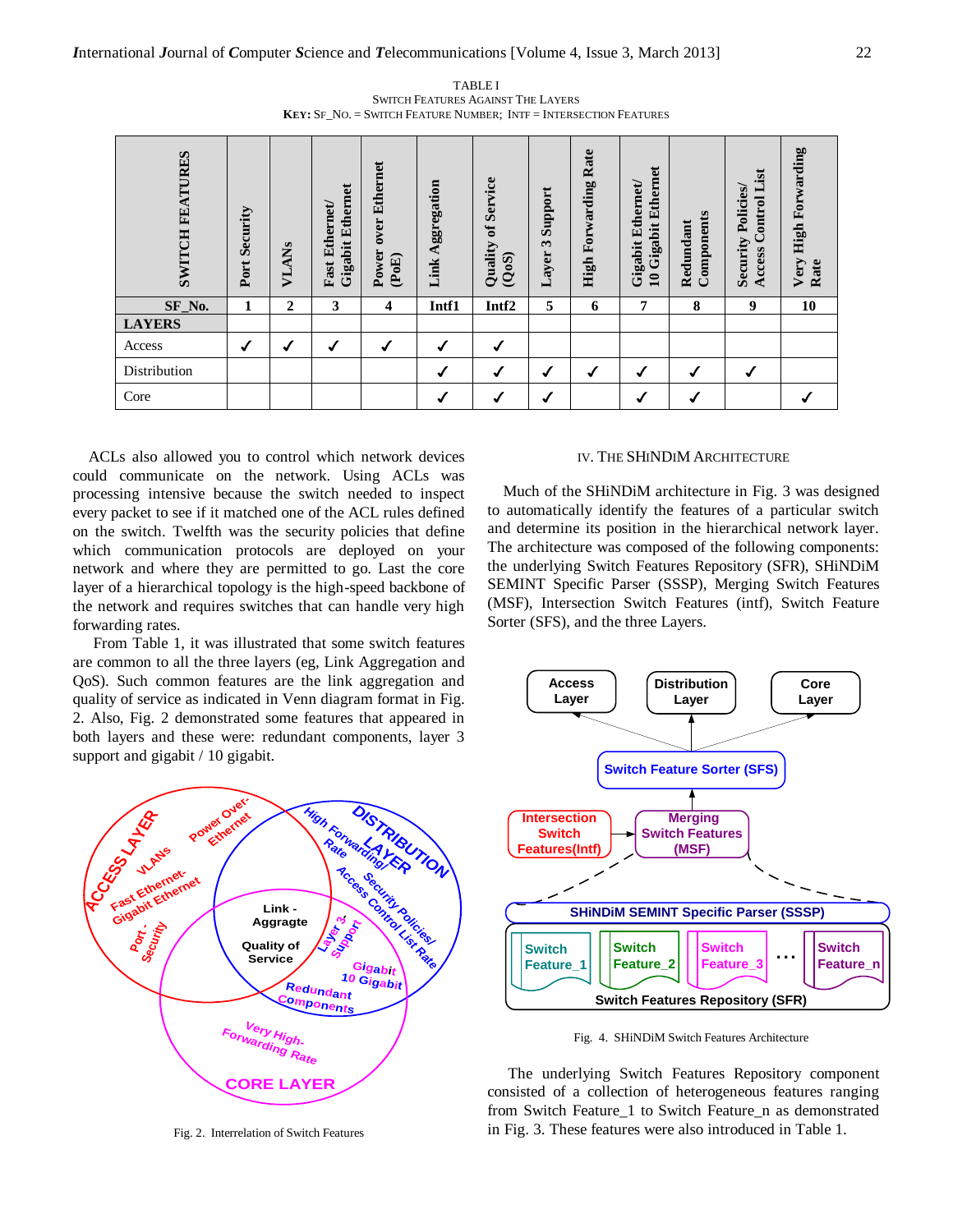This work employed the framework of [4,5] the SEMINT Specific Parser, which was defined as a tool that automatically extracted schema information and constraints from the database catalogues and statistics on the data contents using queries over data.

### V. THE MODEL OVERVIEW

In this work, the SEMINT Specific Parser was improved to intelligently and skillfully extract the Switch Features of that particular switch being dealt with and it was referred to as SHiNDiM SEMINT Specific Parser. When the SSSP was activated, it intelligently extracted the Switch Features of the switch being assessed to determine in which hierarchical level it fitted. The extracted features were passed to the MSF component.

 Once the MSF component received the input from the SSSP, then Intf automatically sends the intersection features to the MSF. These two inputs were merged into a complete feature of the switch and were sent into the SFS component. Then the SFS directed that switch's features to the right layer. This marked the accomplishment of determining the right position of the switch in the hierarchical network layer.

#### VI. THE DETAILED INFORMATION FLOW WITHIN SHINDIM

The logic flow that determines the identification of the right switch in a hierarchical network layer is demonstrated in Fig. 5.



Fig. 5. The Flow Chart Mechanism

The variables used in the flow chart were drawn from Table 1 in the Switch Feature (SF\_No.) row. From that row, the corresponding SF\_No. and Switch Features were labeled by numbering them. These numbers were the variables used in the flow chart mechanism model.

When the Engineer initiated the process, the system first checked if there existed a switch. If there was no switch then the whole process ended. If the switch or switches were available, then the system checked if the SF\_No for Intf1 and intf2 were both available. If not available, then the process was re-started to check whether switch/switches existed. If the SF\_No for Intf1 and intf2 were both available then the system went to the next process to test for variables 1,2,3,4. If these variables were satisfied, that particular switch was identified to be suitable and installed in the access layer. If not satisfied, the system went to the next process to test for variables 5,6,7,8,9. If these variables were satisfied, then that particular switch was approved as appropriate for installation at distribution layer. In the case where the variables were not satisfied, the system went to the next process to test for variables 5,7,8,10. If these satisfied the test, then the involved switch was identified to be the correct type for installation at the core layer. However, when the test failed, then the process terminated.

### VII. DISCUSSION

As discussed earlier, the Network Engineers (NEs) had challenges in identifying and determining the correct switch to be installed in the correct hierarchical network layer. In many situations, the NEs were responsible for the selection and purchase of network hardware such as switches, etc. In other cases, some NEs proved lacking in experience with regard to the knowledge of recommending the correct switch for the right hierarchical network layer. In those situations they often ended up acquiring wrong switches for the particular layers. As a consequence, installing incorrect switches in the hierarchical layers resulted in poor network performance. For instance, installing the lower-end switches meant for the access layer into the core layer which required switches for high-speed backbone of the internetwork, caused the whole system fail to function. In that case, the wrongly installed switches in the core layer would fail to cope up with heavy flow of traffic which required switches that could accommodate the high-speed network backbone. It was in view of that, SHiNDiM was envisaged as system which could be used to identify and determine the correct switch for the right hierarchical network layer. Whether the NEs were competent or not, using such a system they simply applied the variables shown in Table 1 into SHiNDiM. Then the SHiNDiM tested all the features of the switch and determined for its right position of the hierarchical network layer. Such a model assisted the NEs to install and the correct switches in the network and that improved the performance of the system.